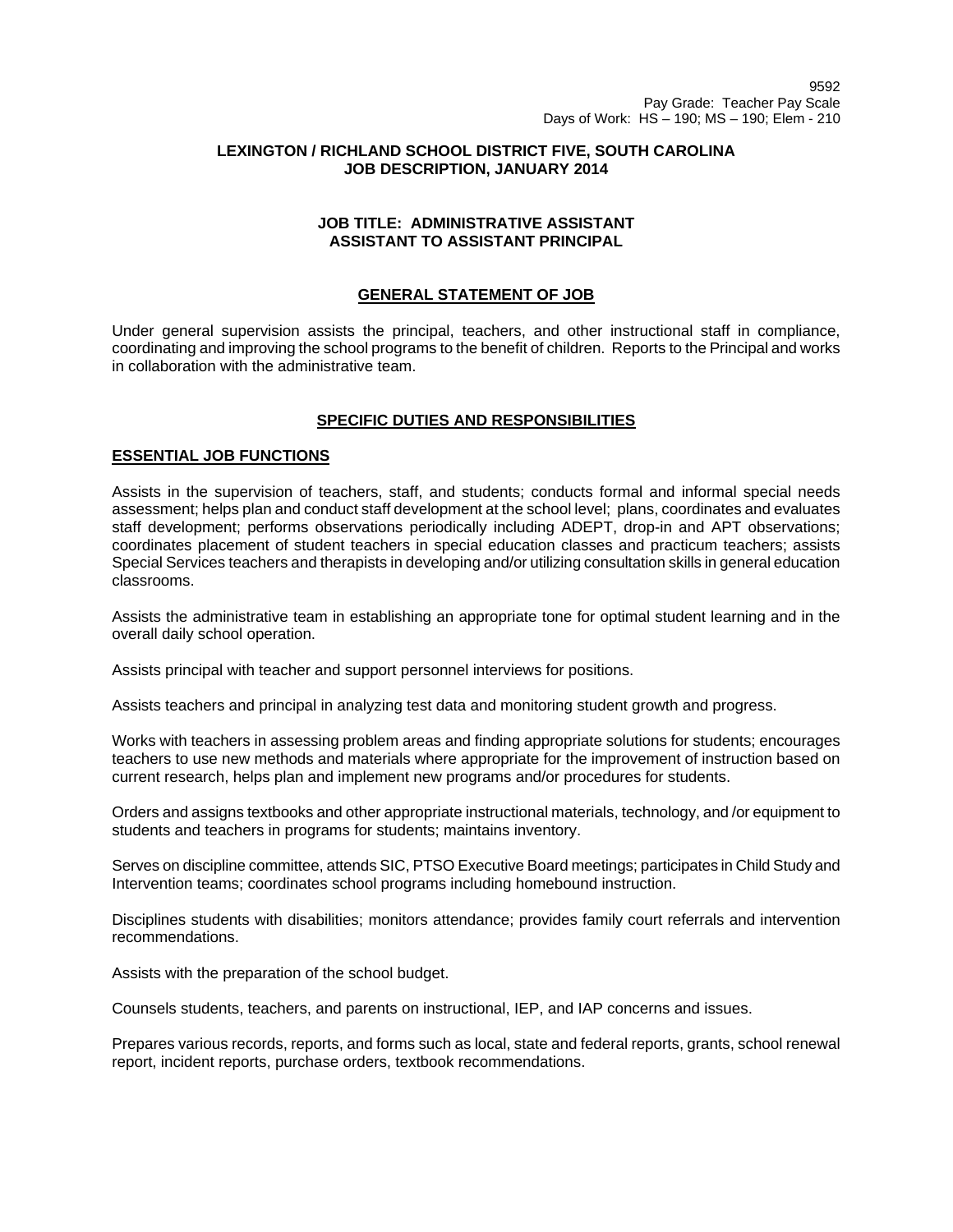Assists with reports on activities such as Palmetto's Finest, Wee Deliver, and National Excellence in Education Blue Ribbon Award, etc.

Participates in professional meetings and educational conferences.

Operates computer, copier, calculator, audiovisual equipment, two-way radios, etc.

Interacts with students, parents, teachers, district staff, coworkers, community agencies, and other schools.

Performs other related duties as required.

### **MINIMUM TRAINING AND EXPERIENCE**

Master's degree preferred or related area of discipline with at least three years of teaching experience in the grade span of the school of employment; or any equivalent combination of training and experience which provides the required knowledge, skills and abilities. Must be in the process of completing administration certification and posses a valid South Carolina driver's license. Qualifies for S.C. Certification in School Administration or currently enrolled in an accredited program.

### **MINIMUM QUALIFICATIONS OR STANDARDS REQUIRED TO PERFORM ESSENTIAL JOB FUNCTIONS**

#### **Knowledge:**

Knowledge of the policies, procedures and activities of the school district which pertain to the specific duties and responsibilities of the position. Knowledge of local, state, and federal mandates which govern Special Services and 504. Knowledge of the records, forms and reports which must be prepared and maintained. Knowledge of proper maintenance of equipment, materials, and supplies used in daily activities. Knowledge of effective interpersonal skills to deal with a variety of people. Knowledge of all areas of the Special Services school program (s). Knowledge of school testing programs in regard to special services' programs. Knowledge of problem solving techniques. Knowledge of special education programs and student needs. Knowledge of a wide variety of instructional methods and materials. Knowledge of Technology. Knowledge of diagnostic procedures for students who appear to have special needs. Knowledge of counseling techniques.

#### **Skills/Effort:**

Ability to work and communicate effectively with individuals and groups from a wide variety of educational and cultural backgrounds. Strong organizational skills. Ability to operate general offices equipment in the performance of daily activities. Ability to plan, organize and prioritize daily activities. Ability to provide training. instruction and guidance to teachers, therapists, staff, and students. Ability to respond to any situation related to the responsibilities of the job on a twenty-four hour a day/seven days a week basis. Ability to counsel students in adjustment, disciplinary, and academic problems. Ability to select and evaluate instructional methods and materials.

### **Working Conditions**

Conducts duties primarily indoors with little to no significant exposure to environmental conditions. Requires ability to work under a degree of stress related to duties that require tight deadlines and working with students. Physical demands are restricted to work requiring occasional lifting/moving of items weighting up to fifty pounds. Occasional local travel is required; no overnight travel is required. Job requires the operation of general office equipment.